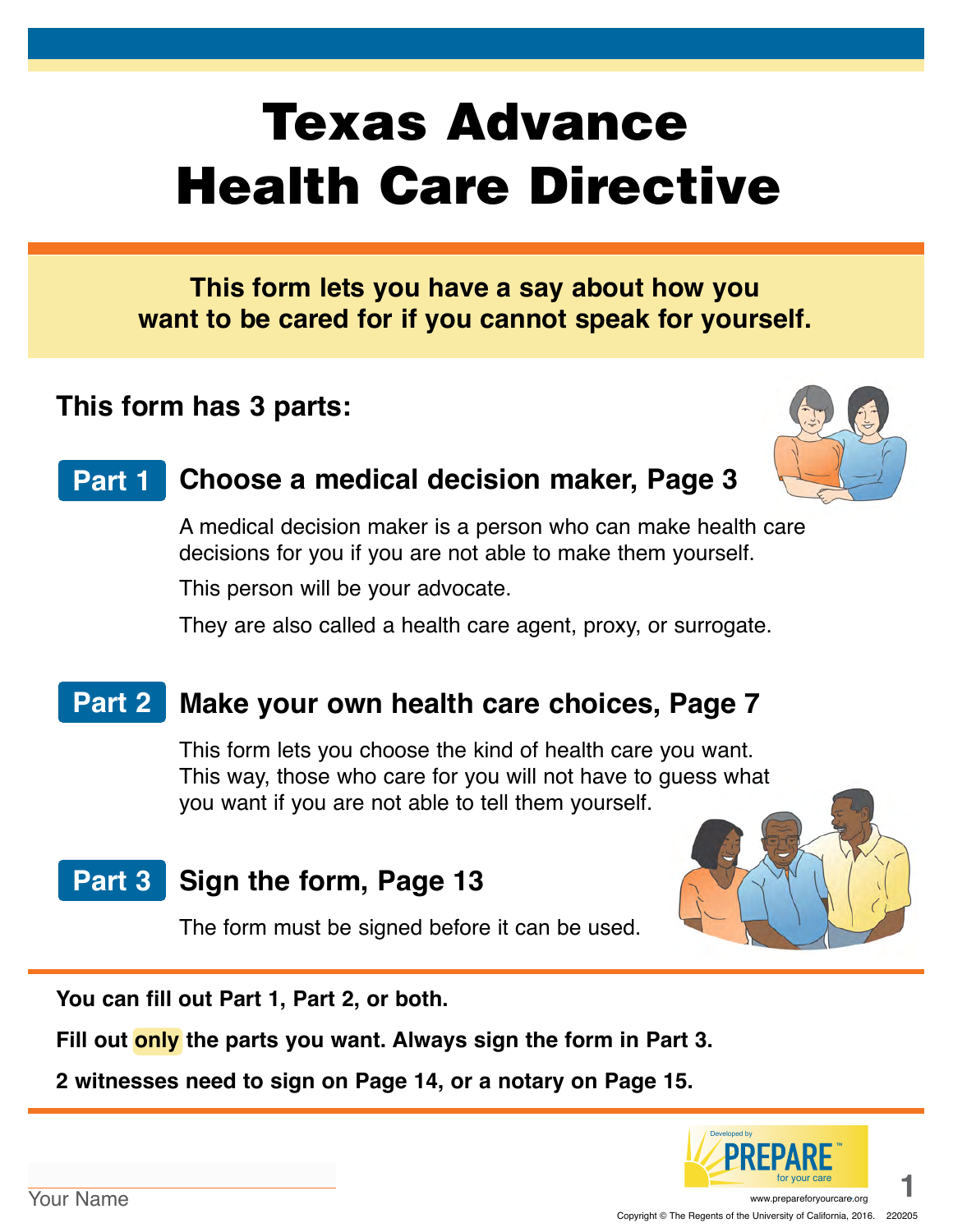# **This is a legal form that lets you have a voice in your health care.**

It will let your family, friends, and medical providers know how you want to be cared for if you cannot speak for yourself.

# **What should I do with this form?**

- **•** Please share this form with your family, friends, and medical providers.
- **•** Please make sure copies of this form are placed in your medical record at all the places you get care.

# **What if I have questions about the form?**

- **•** It is OK to skip any part of this form if you have questions or do not want to answer.
- **•** Ask your doctors, nurses, social workers, family, or friends to help.
- **•** Lawyers can help too. This form does not give legal advice.

# **What if I want to make health care choices that are not on this form?**

**•** On Page 12, you can write down anything else that is important to you.

# **When should I fill out this form again?**

- **•** If you change your mind about your health care choices
- **•** If your health changes
- **•** If your medical decision maker changes

If your spouse is your decision maker, and you divorce, that person will no longer be your decision maker.

Give the new form to your medical decision maker and medical providers. Destroy old forms.

**We made sure this legal form is easy to read. But, Texas law requires us to use legal terms and words too. Those legal terms are at the end of this form. Texas law requires that you read them before signing this form.** 

**Share this form and your choices with your family, friends, and medical providers.**

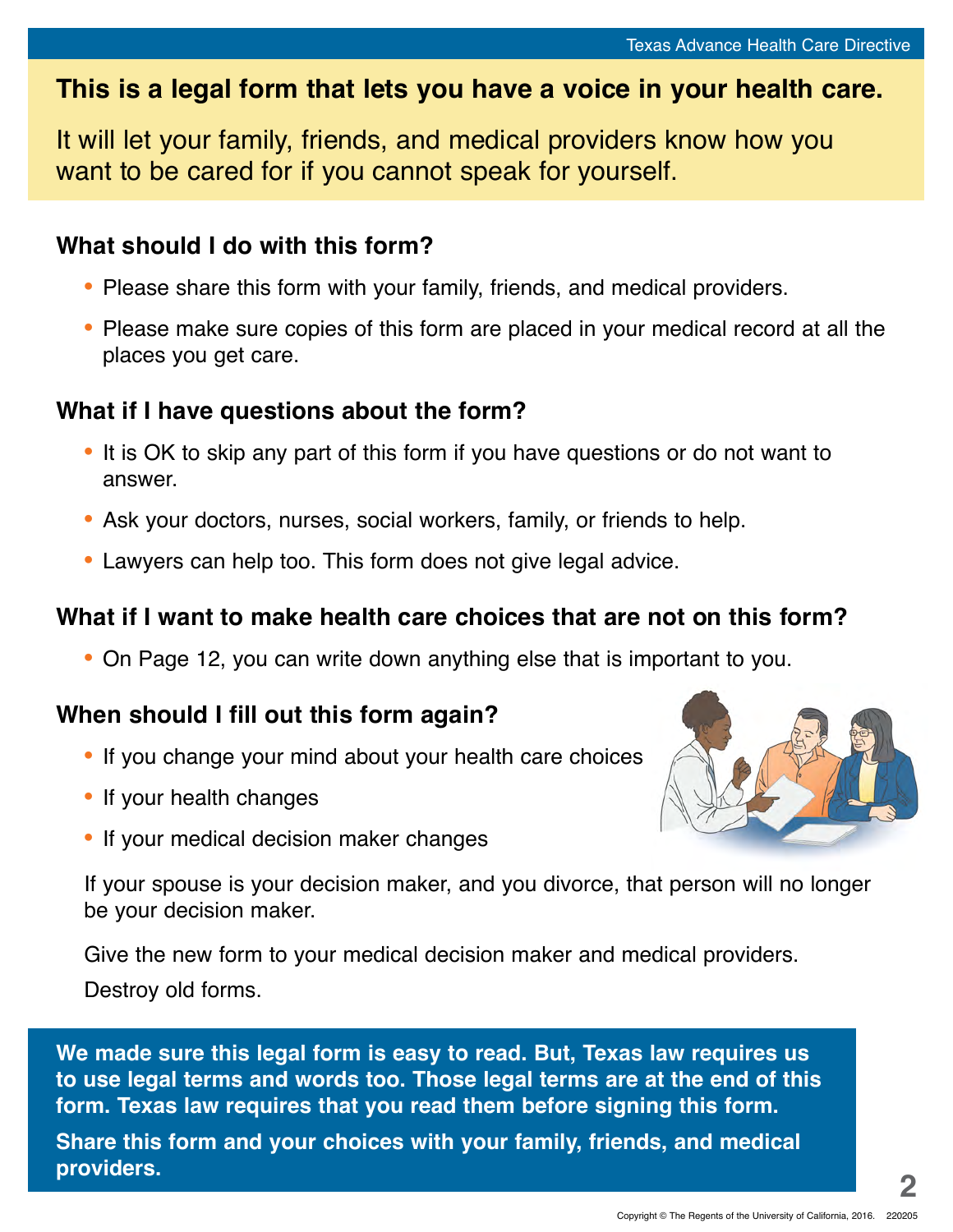# Part 1

# Choose your medical decision maker

**Your medical decision maker can make health care decisions for you if you are not able to make them yourself.**

# **A good medical decision maker is a family member or friend who:**

- **•** is 18 years of age or older
- **•** can talk to you about your wishes
- **•** can be there for you when you need them
- **•** you trust to follow your wishes and do what is best for you
- **•** you trust to know your medical information
- **•** is not afraid to ask doctors questions and speak up about your wishes

Legally, your decision maker cannot be your doctor or someone who works at your hospital, clinic, or place where you live or get care, unless they are a family member.

# **What will happen if I do not choose a medical decision maker?**

If you are not able to make your own decisions, your doctors will turn to family and friends or a judge to make decisions for you. This person may not know what you want.

# **If you are not able, your medical decision maker can choose these things for you:**

- **•** doctors, nurses, social workers, caregivers
- **•** hospitals, clinics, nursing homes
- **•** medications, tests, or treatments
- who can look at your medical information



**3**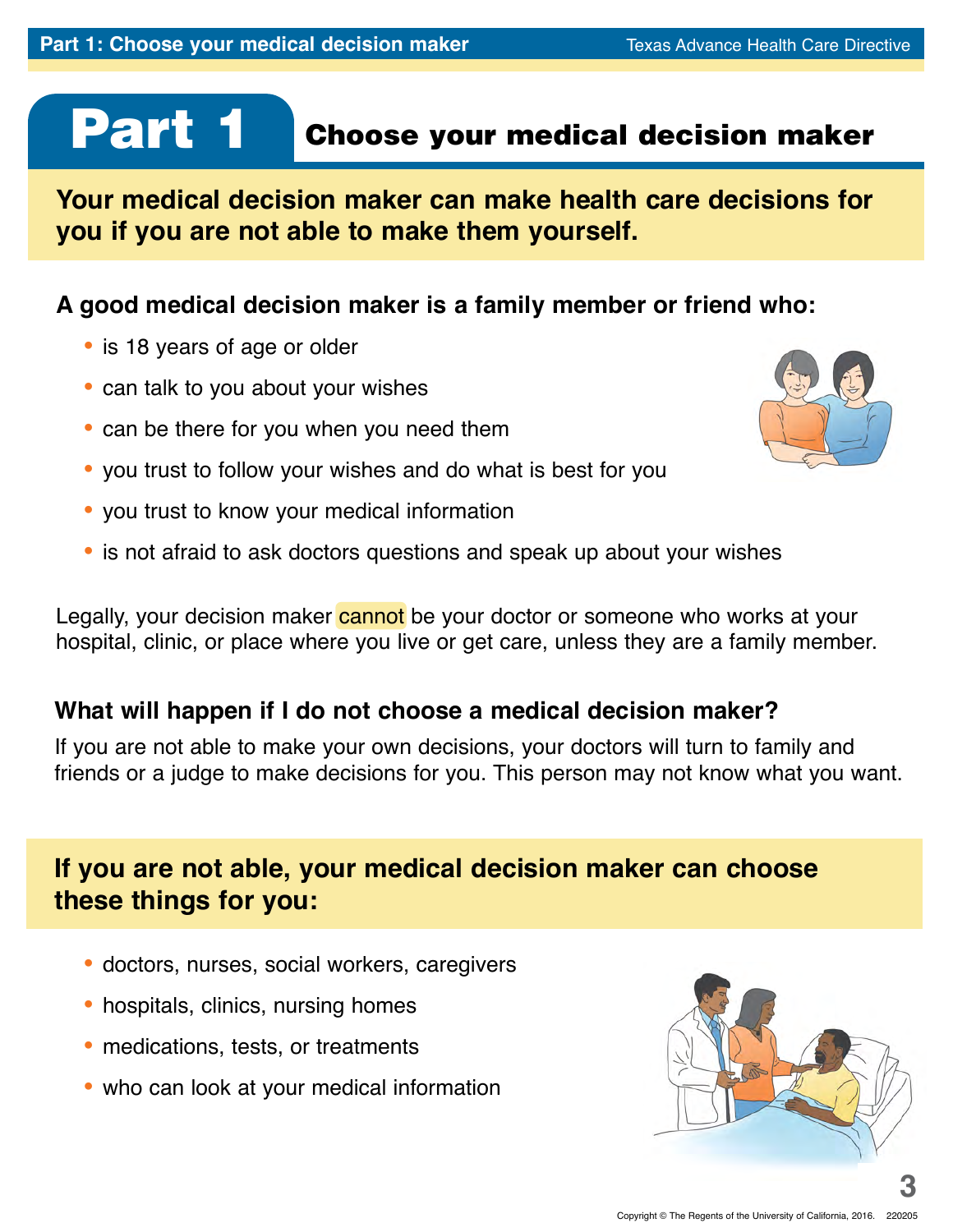## **Here are more decisions your medical decision maker can make:**

### **Start or stop life support or medical treatments, such as:**



#### **CPR or cardiopulmonary resuscitation**

cardio = heart  $\cdot$  pulmonary = lungs  $\cdot$  resuscitation = try to bring back

#### **This may involve:**

- **•** pressing hard on your chest to try to keep your blood pumping
- **•** electrical shocks to try to jump start your heart
- **•** medicines in your veins



#### **Breathing machine or ventilator**

The machine pumps air into your lungs and tries to breathe for you. You are not able to talk when you are on the machine.

#### **Dialysis**

A machine that tries to clean your blood if your kidneys stop working.



#### **Feeding Tube**

A tube used to try to feed you if you cannot swallow. The tube can be placed through your nose down into your throat and stomach. It can also be placed by surgery into your stomach.

#### **Blood and water transfusions (IV)** To put blood and water into your body.

**Surgery**



**Medicines**

# **End of life decisions your medical decision maker can make:**

- **•** call in a religious or spiritual leader
- **•** decide if you die at home or in the hospital
- **•** decide about autopsy or organ donation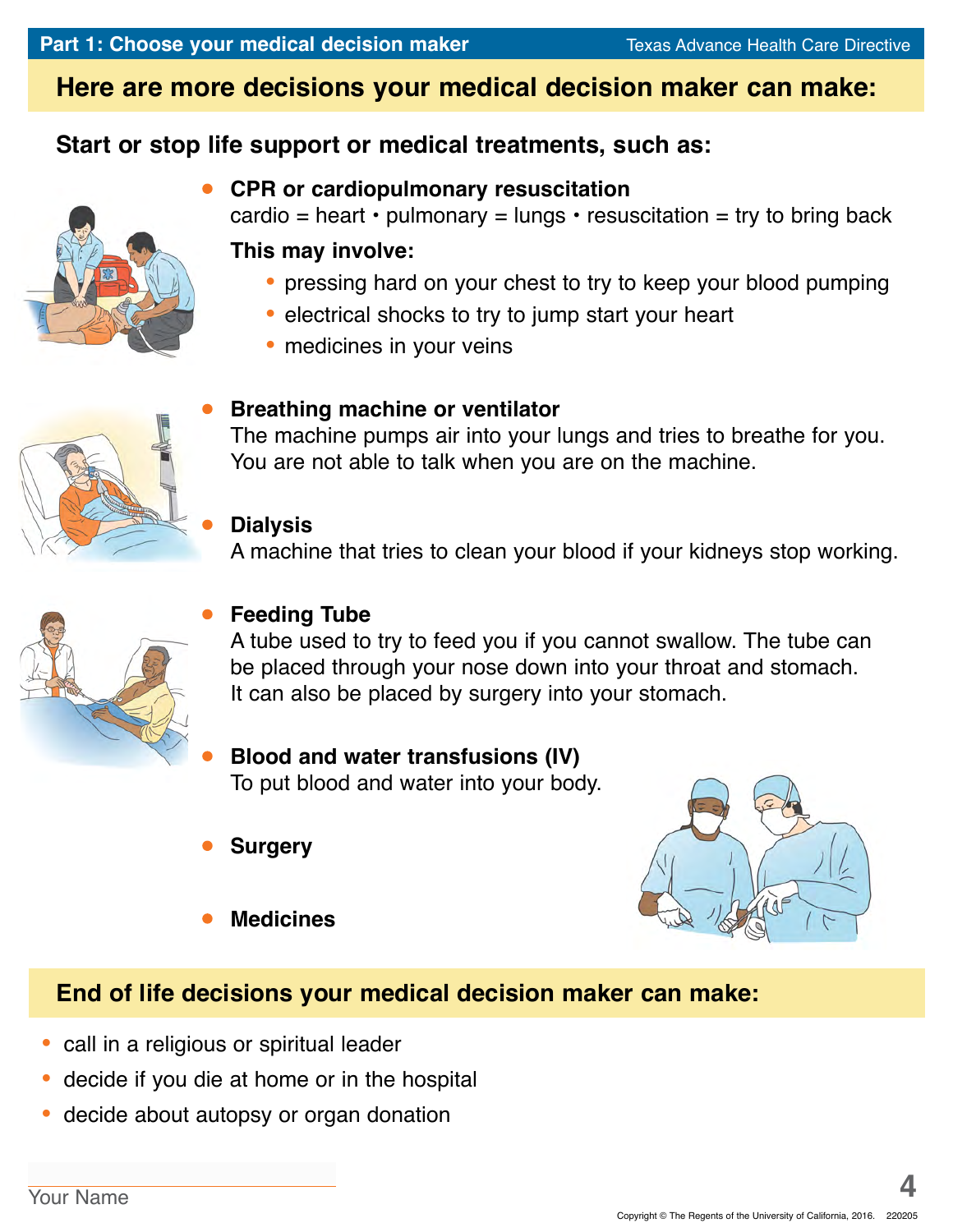# **By signing this form, you allow your medical decision maker to:**

**•** agree to, refuse, or withdraw any life support or medical treatment if you are not able to speak for yourself

If there are decisions you do not want them to make, write them here:

# **Write the name of your medical decision maker.**

#### **#1: I want this person to make my medical decisions if I am not able to make my own:**

| first name | last name  |      |              |                |
|------------|------------|------|--------------|----------------|
| phone $#1$ | phone $#2$ |      | relationship |                |
| address    |            | city |              | state zip code |

#### **#2: If the first person cannot do it, then I want this person to make my medical decisions:**

| first name | last name  |              |          |
|------------|------------|--------------|----------|
| phone $#1$ | phone $#2$ | relationship |          |
| address    | city       | state        | zip code |

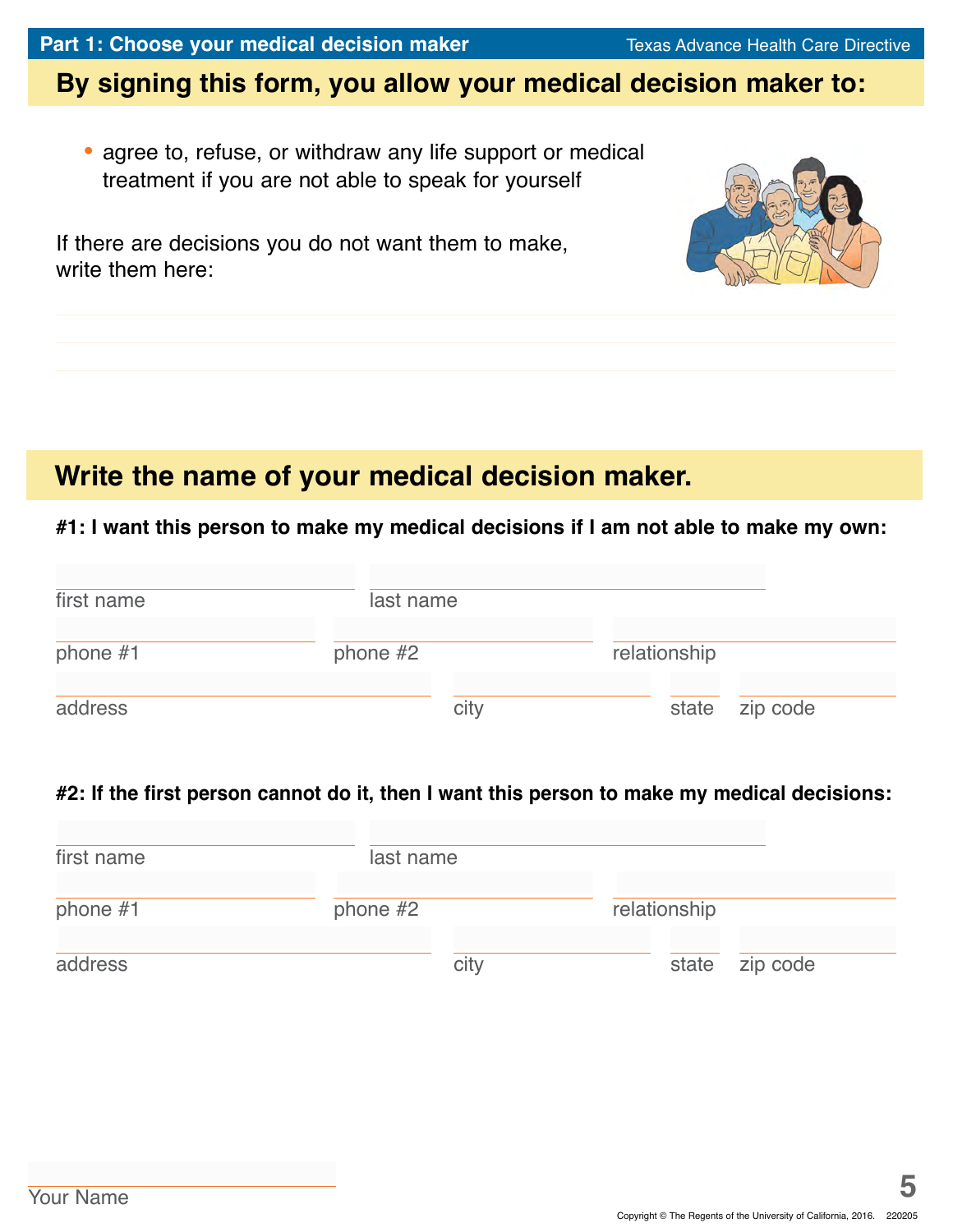# **Why did you choose your medical decision maker?**

**If you want, you can write why you chose your #1 and #2 decision makers.** 

**Write down anyone you would NOT want to help make medical decisions for you.**

# **How strictly do you want your medical decision maker to follow your wishes if you are not able to speak for yourself?**

Flexibility allows your decision maker to change your prior decisions if doctors think something else is better for you at that time.

Prior decisions may be wishes you wrote down or talked about with your medical decision maker. You can write your wishes in Part 2 of this form.

#### **Check the one choice you most agree with.**

**Total Flexibility:** It is OK for my decision maker to change any of my medical decisions if my doctors think it is best for me at that time.

**Some Flexibility:** It is OK for my decision maker to change some of my decisions if the doctors think it is best. But, these wishes I NEVER want changed:

**No Flexibility:** I want my decision maker to follow my medical wishes exactly. It is NOT OK to change my decisions, even if the doctors recommend it.

#### **If you want, you can write why you feel this way.**

**To make your own health care choices, go to Part 2 on Page 7. If you are done, you must sign this form on Page 13. Please share your wishes with your family, friends, and medical providers.**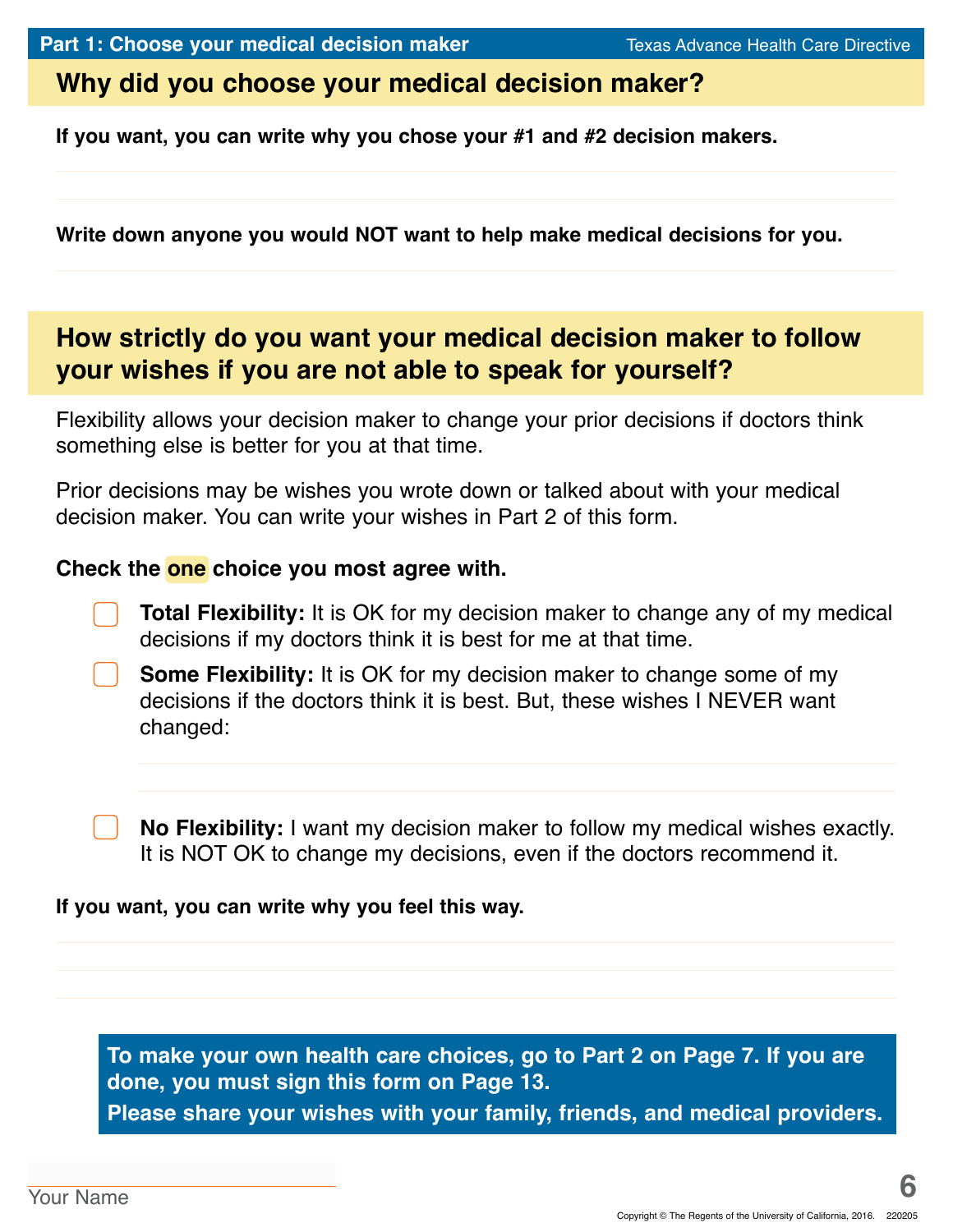# **Part 2** Make your own health care choices

Fill out only the questions you want.

# **How do you prefer to make medical decisions?**

Some people prefer to make their own medical decisions. Some people prefer input from others (family, friends, and medical providers) before they make a decision. And, some people prefer other people make decisions for them.

**Please note:** Medical providers cannot make decisions for you. They can only give information to help with decision making.

#### **How do you prefer to make medical decisions?**

I prefer to make medical decisions on my own without input from others.

I prefer to make medical decisions only after input from others.

I prefer to have other people make medical decisions for me.

#### **If you want, you can write why you feel this way, and who you want input from.**

# **What matters most in life? Quality of life differs for each person.**

**What is most important in your life?** Check as many as you want.

| Your family or friends                          |
|-------------------------------------------------|
| Your pets                                       |
| Hobbies, such as gardening, hiking, and cooking |
| Your hobbies                                    |
| Working or volunteering                         |
| Caring for yourself and being independent       |
| Not being a burden on your family               |
| Religion or spirituality: Your religion         |
| Something else                                  |

**What brings your life joy? What are you most looking forward to in life?**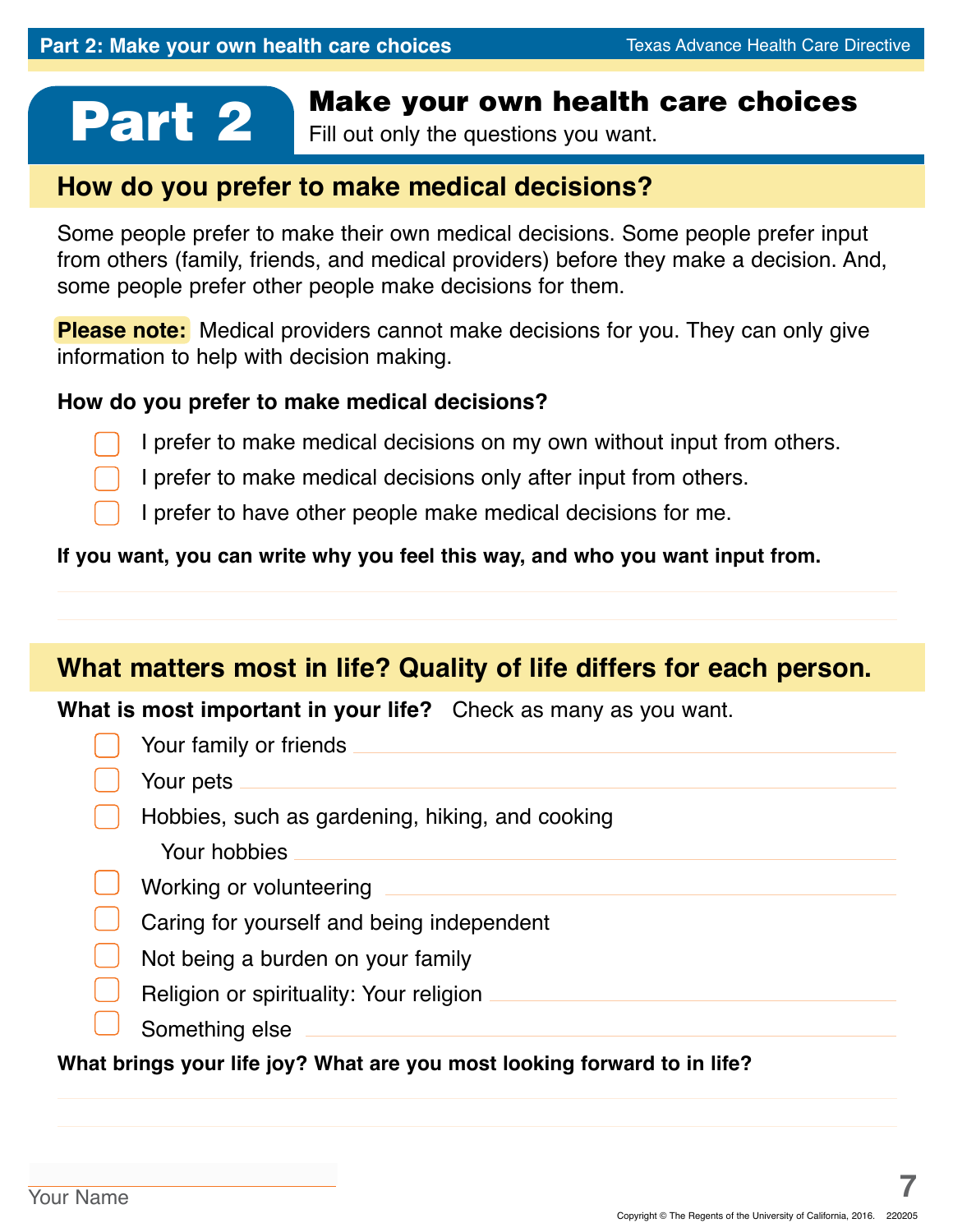### **What matters most for your medical care? This differs for each person.**

For some people, the main goal is to be kept alive as long as possible even if:

- **•** They have to be kept alive on machines and are suffering
- **•** They are too sick to talk to their family and friends

For other people, the main goal is to focus on quality of life and being comfortable.

**•** These people would prefer a natural death, and not be kept alive on machines

Other people are somewhere in between. **What is important to you?**

Your goals may differ today in your current health than at the end of life.

# **TODAY, IN YOUR CURRENT HEALTH**

## **Check one choice along this line to show how you feel today, in your current health.**

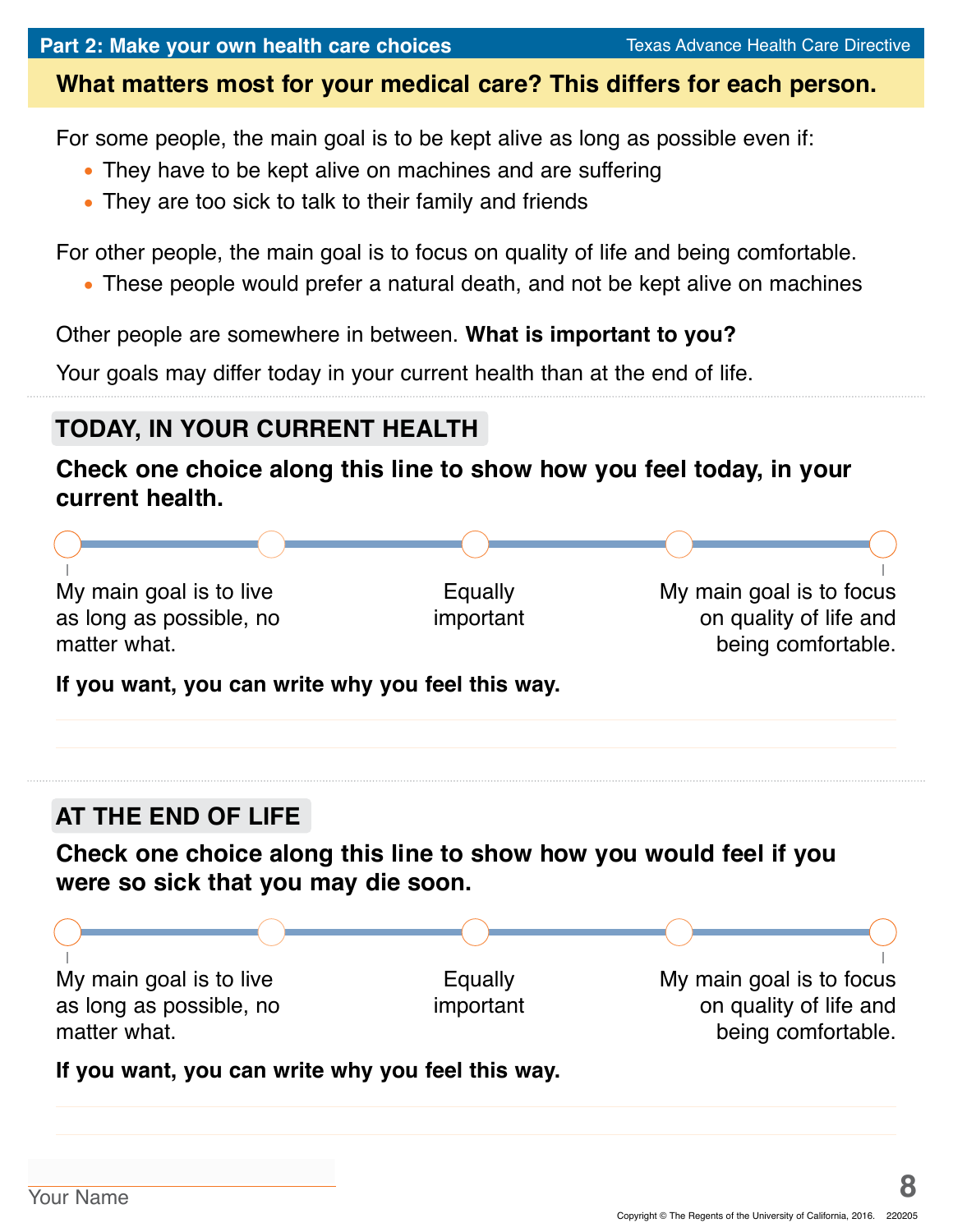**Quality of life differs for each person at the end of life. What would be most important to you?** 

# **AT THE END OF LIFE**

**Some people are willing to live through a lot for a chance of living longer.** 

**Other people know that certain things would be very hard on their quality of life.**

**•** Those things may make them want to focus on comfort rather than trying to live as long as possible.

**At the end of life, which of these things would be very hard on your quality of life?**  Check as many as you want.

Being in a coma and not able to wake up or talk to my family and friends Not being able to live without being hooked up to machines Not being able to think for myself, such as severe dementia Not being able to feed, bathe, or take care of myself Not being able to live on my own, such as in a nursing home Having constant, severe pain or discomfort Something else

**OR**, I am willing to live through all of these things for a chance of living longer.

**If you want, you can write why you feel this way.**

#### **What experiences have you had with serious illness or with someone close to you who was very sick or dying?**

**•** If you want, you can write down what went well or did not go well, and why.

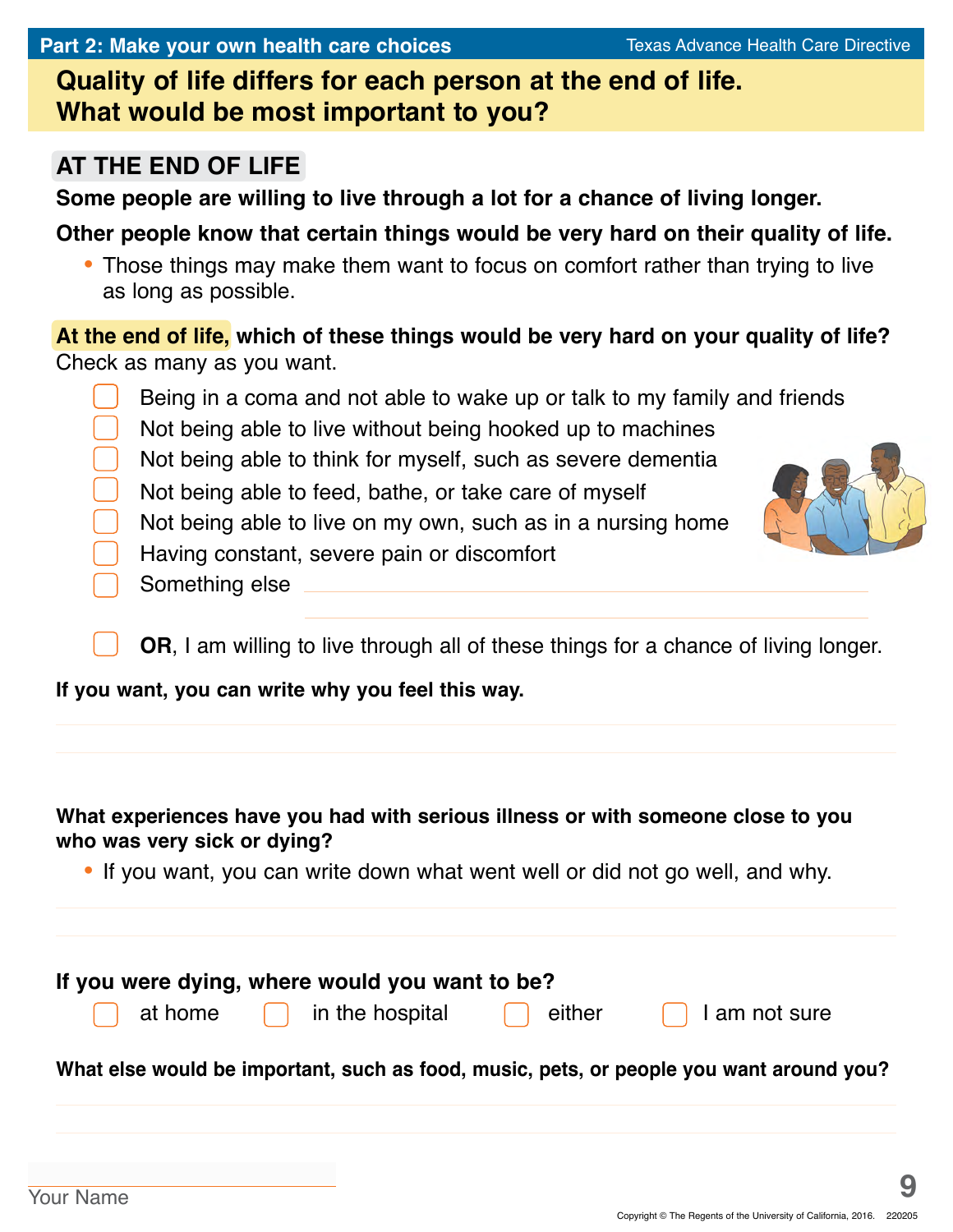# **How do you balance quality of life with medical care?**

**Sometimes illness and the treatments used to try to help people live longer can cause pain, side effects, and the inability to care for yourself.**

**Please read this whole page before making a choice.**

**AT THE END OF LIFE, some people are willing to live through a lot for a chance of living longer. Other people know that certain things would be very hard on their quality of life.**

Life support treatment can be CPR, a breathing machine, feeding tubes, dialysis, or transfusions.



#### **Check the one choice you most agree with.**

#### **If you were so sick that you may die soon, what would you prefer?**

- **Try all life support treatments** that my doctors think might help. I want to **stay on life support** treatments even if there is little hope of getting better or living a life I value.
- Do a **trial of life support treatments** that my doctors think might help. But, I **DO NOT want to stay on life support** treatments if the treatments do not work and there is little hope of getting better or living a life I value.
	- **I do not want life support treatments**, and I want to focus on being comfortable. I prefer to have a **natural death**.

#### **What else should your medical providers and decision maker know about this choice? Or, why did you choose this option?**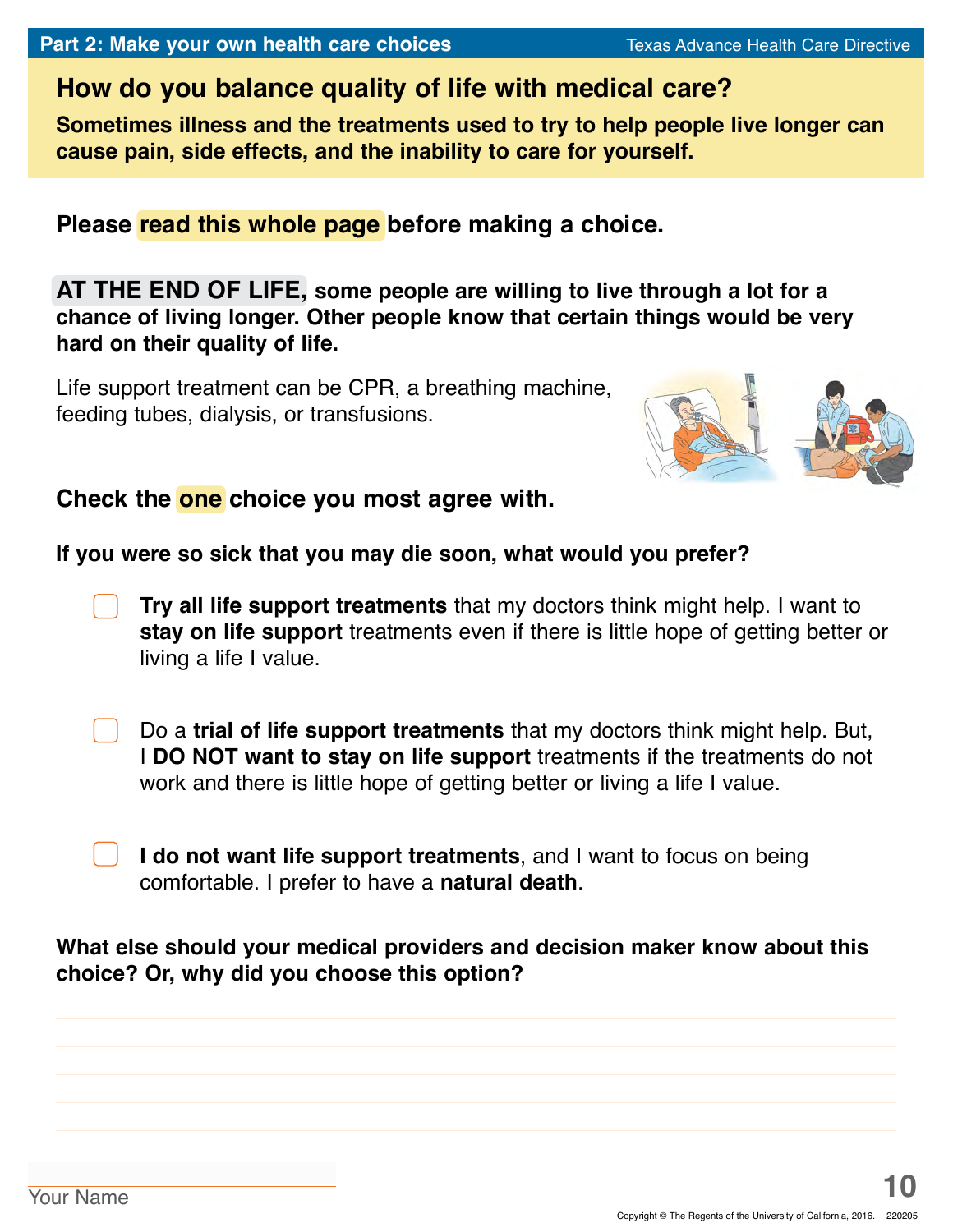**Your decision maker may be asked about organ donation and autopsy after you die. Please tell us your wishes.**

### **ORGAN DONATION**

**Some people decide to donate their organs or body parts. What do you prefer?**

I **want** to donate my organs or body parts.

Which organ or body part do you want to donate?

Any organ or body part

**Only** 

I **do not** want to donate my organs or body parts.

What else should your medical providers and medical decision maker know about donating your organs or body parts?

# **AUTOPSY**

**An autopsy can be done after death to find out why someone died. It is done by surgery. It can take a few days.**

I **want** an autopsy.

I **do not** want an autopsy.

I **only** want an autopsy if there are questions about my death.

# **RELIGIOUS OR SPIRITUAL WISHES**

**If you want, you can write down any religious or spiritual wishes.**



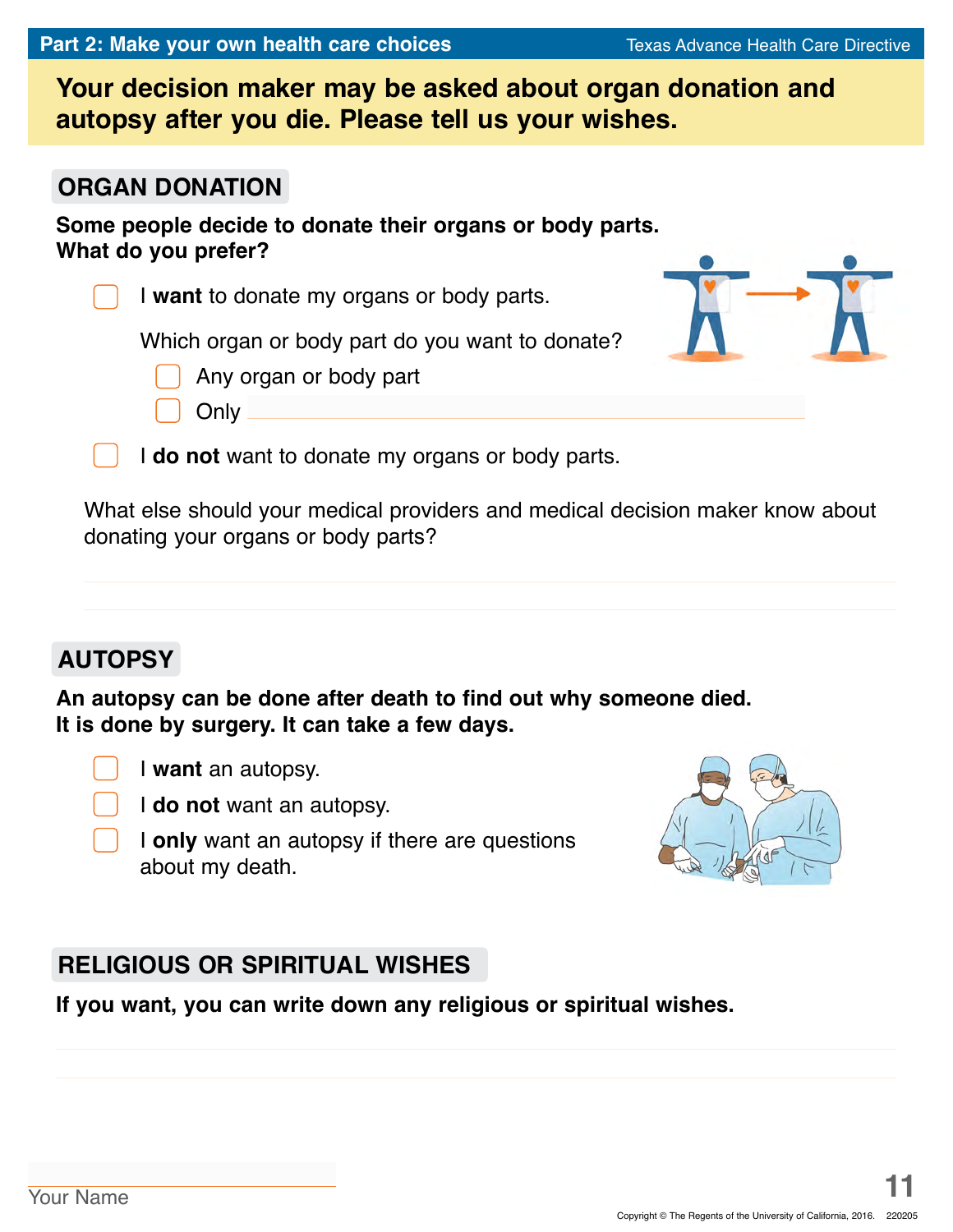**What else should your medical providers and medical decision What else should your medical providers and medical decision maker know about you and your choices for medical care? maker know about you and your choices for medical care?**

# **OPTIONAL: How do you prefer to get medical information?**

Some people may want to know all of their medical information. Other people may not.

#### **If you had a serious illness, would you want your doctors and medical providers to tell you how sick you are or how long you may have to live?**

- Yes, I would want to know this information.
- No, I would not want to know. Please talk with my decision maker instead.

#### **If you want, you can write why you feel this way.**

\* Talk to your medical providers so they know how you want to get information.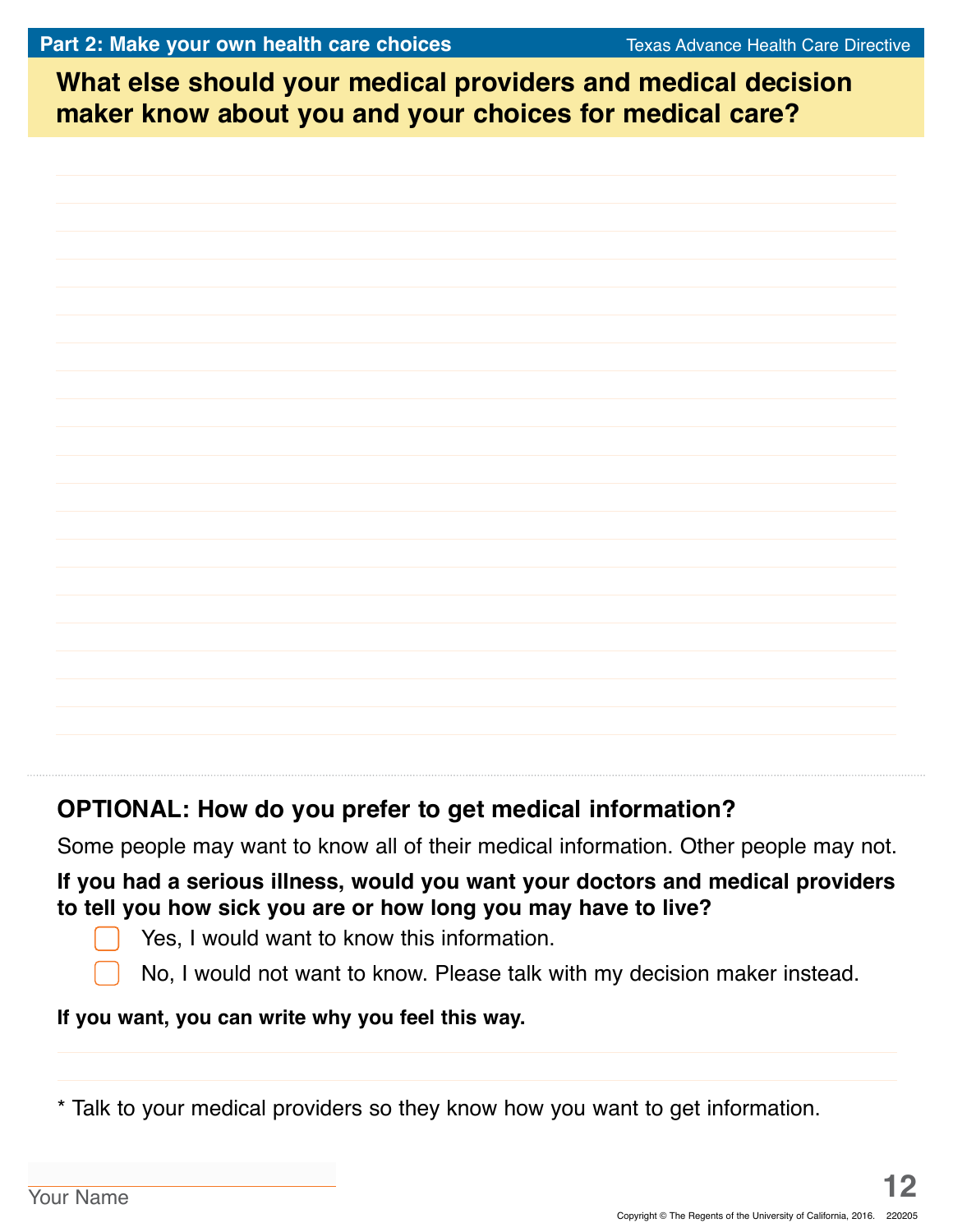# Part 3 Sign the form



- **•** sign this form if you are 18 years of age or older
- **•** have two witnesses or a notary who can watch you sign this form

# **Sign your name and write the date.**

| sign your name        | today's date         |               |          |
|-----------------------|----------------------|---------------|----------|
| print your first name | print your last name | date of birth |          |
| address               | city                 | state         | zip code |

# Witnesses or Notary

**Before this form can be used, you must have 2 witnesses or a notary sign the form. The job of a notary is to make sure it is you signing the form.**

#### **Your witnesses must:**

- **•** be 18 years of age or older
- **•** see you sign the form

#### **At least one witness cannot:**

- **•** be your medical decision maker
- **•** be your health care provider
- **•** work for your health care provider
- **•** be your creditor
- be related to you in any way
- **•** benefit financially (get any money or property) after you die

# **Witnesses need to sign their names on Page 14. If you do not have witnesses, a notary must sign on Page 15.**

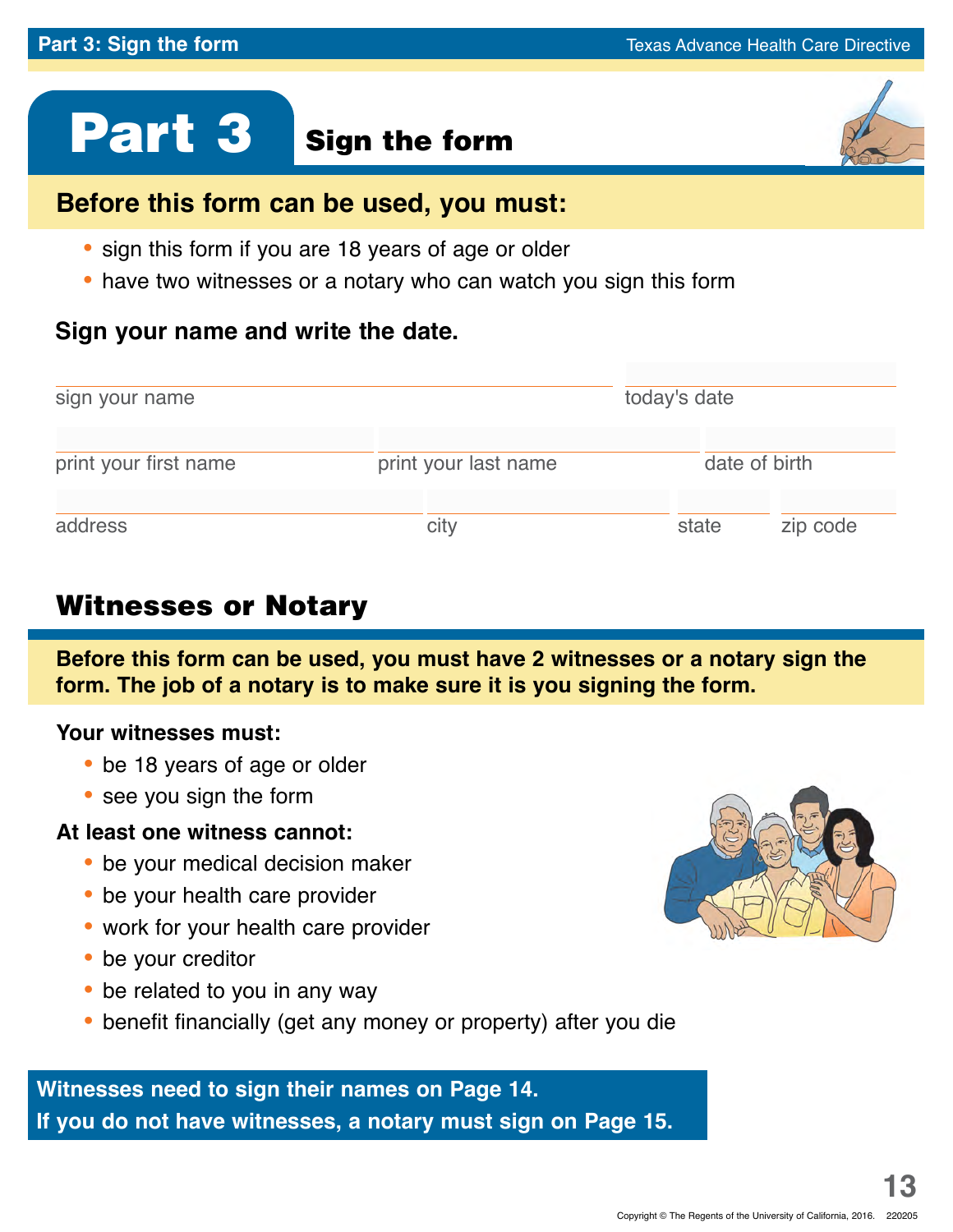Developed by

**TM**

for your care **14** 

# **Have your witnesses sign their names and write the date.**

(the person named on Page 13)

By signing, I promise that signed this form while I watched.

They were thinking clearly and were not forced to sign it.

I also promise that:

**•** I am 18 years of age or older

**One** witness must also promise that:

- **•** I am not their medical decision maker
- **•** I am not their health care provider
- **•** I do not work for their health care provider
- **•** I am not their creditor
- **•** I am not related to them by blood or marriage
- **•** I will not benefit financially (get any money or property) after they die

### **Witness #1**

| sign your name        |      |                      | date  |          |
|-----------------------|------|----------------------|-------|----------|
| print your first name |      | print your last name |       |          |
| address               | city |                      | state | zip code |
| Witness #2            |      |                      |       |          |
| sign your name        |      |                      | date  |          |
| print your first name |      | print your last name |       |          |
| address               | city |                      | state | zip code |

# **You are now done with this form.**

**Share this form with your family, friends, and medical providers. Talk with them about your medical wishes. To learn more go to www.prepareforyourcare.org**



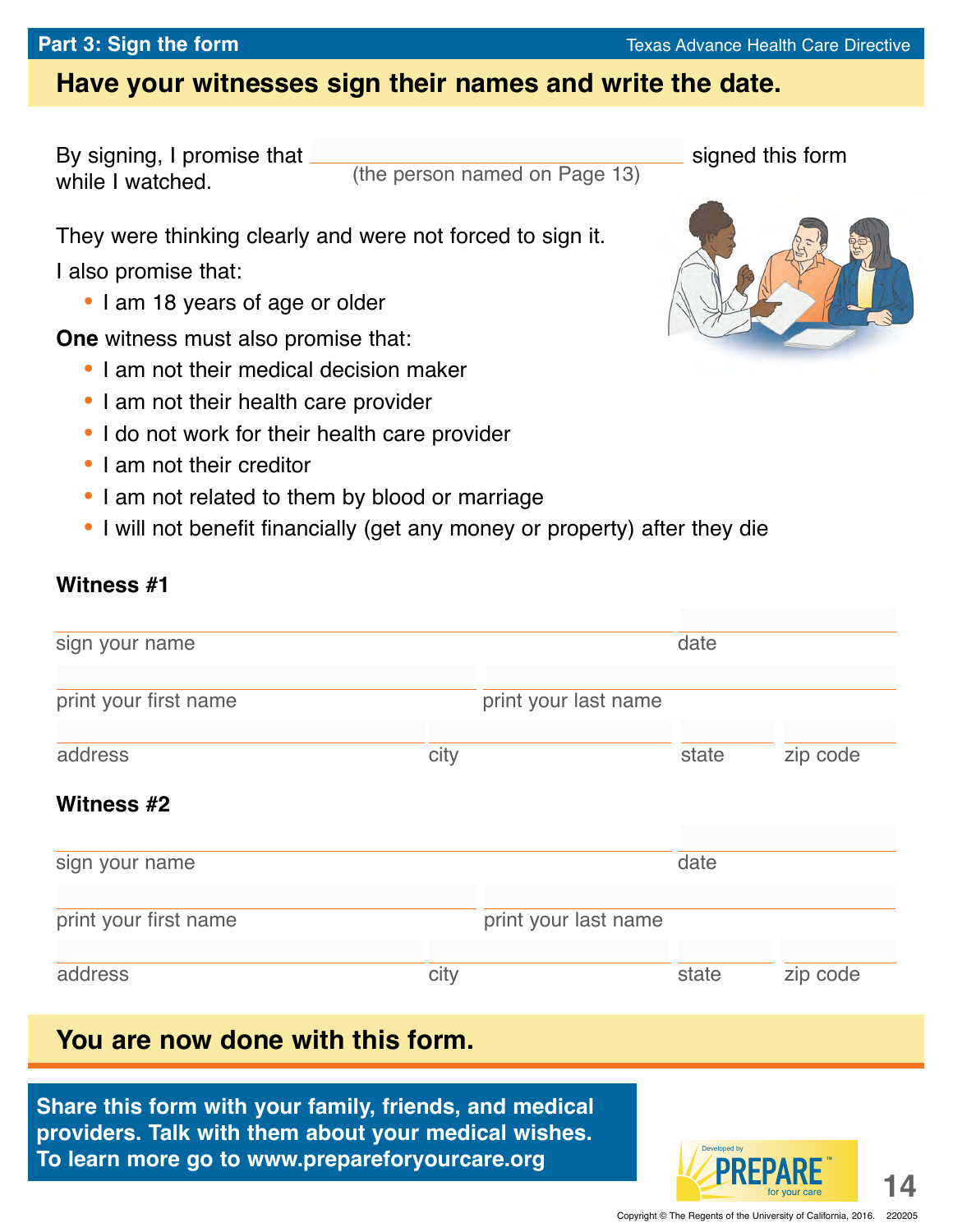**Notary Public: Take this form to a notary public ONLY if two witnesses have not signed this form. Bring photo ID (driver's license, passport, etc.).**

| <b>State of Texas</b>                                                                                                                                                                                |                                                             |  |  |  |
|------------------------------------------------------------------------------------------------------------------------------------------------------------------------------------------------------|-------------------------------------------------------------|--|--|--|
| County of _____________________________                                                                                                                                                              |                                                             |  |  |  |
| Before me, a Notary Public, on this day personally<br>subscribed to the forgoing instrument and acknowledged to me that he executed the<br>same for the purpose and consideration therein expressed. |                                                             |  |  |  |
| Given under my hand and seal of office this _______day of _______________20_______                                                                                                                   |                                                             |  |  |  |
| <b>Notary Public's Signature</b><br>(PERSONALIZED SEAL)                                                                                                                                              |                                                             |  |  |  |
|                                                                                                                                                                                                      | <b>Type Print Name</b><br>My commission expires ___________ |  |  |  |
|                                                                                                                                                                                                      |                                                             |  |  |  |

Copyright © The Regents of the University of California, 2016. All rights reserved. Revised 2021. No one may reproduce this form by any means for commercial purposes or add to or modify this form in any way without a licensing agreement and written permission from the Regents. The Regents makes no warranties about this form. To learn more about this and the terms of use, go to www.prepareforyourcare.org

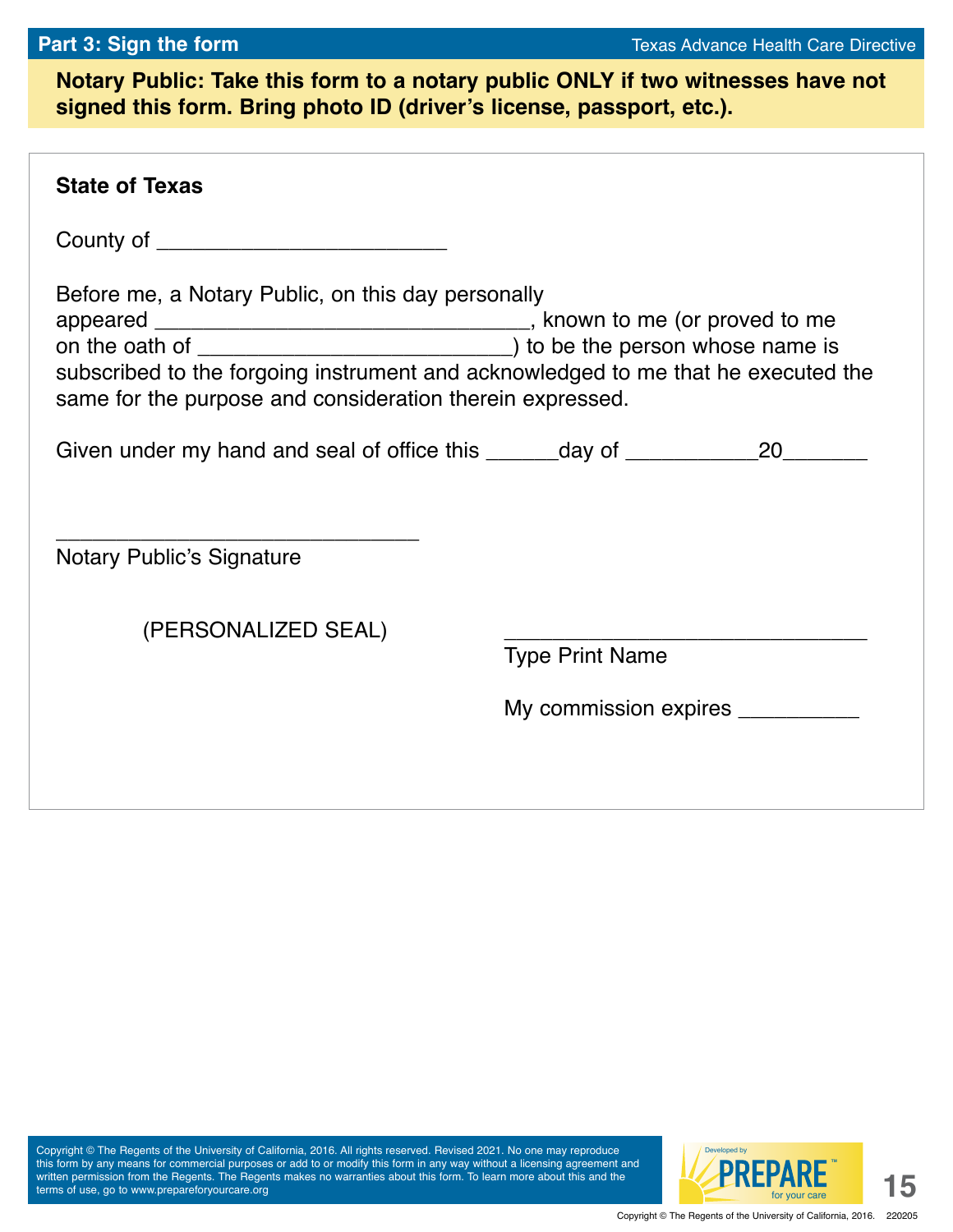#### **Texas legal terms we must give you:**

We made sure this legal form is easy to read.

But, Texas law requires us to use legal terms and words too.

The next 2 pages have the legal language we must give you.

#### **Here are the 5 main points:**

- 1. Your medical decision maker can make all health care decisions for you if you are not able to make them yourself.
- 2. But, your decision maker cannot send you to a mental institution, make you have electric shock treatments or brain surgery, or allow a doctor to perform an abortion on you.
- 3. Your medical decision maker must follow your wishes to the best of their ability.
- 4. You can change the wishes you made on this form whenever you want, but you will have to fill out the form again. If you fill out a new form, destroy your old form and share your new form and your wishes with your medical decision maker and medical providers.
- 5. You may want a backup medical decision maker in case the one you choose is not able to help when you need them. Write their name and contact information on page 5.

#### **INFORMATION CONCERNING THE MEDICAL POWER OF ATTORNEY This is an important legal document. Before signing this document, you should know these important facts:**

Except to the extent you state otherwise, this document gives the person you name as your medical decision maker (they are also called an agent) the authority to make any and all health care decisions for you in accordance with your wishes, including your religious and moral beliefs, when you are no longer capable of making them yourself. Because "health care" means any treatment, service, or procedure to maintain, diagnose, or treat your physical or mental condition, your agent has the power to make a broad range of health care decisions for you. Your agent may consent, refuse to consent, or withdraw consent to medical treatment and may make decisions about withdrawing or withholding life-sustaining treatment. Your agent may not consent to voluntary inpatient mental health services, convulsive treatment, psychosurgery, or abortion. A physician must comply with your agent's instructions or allow you to be transferred to another physician.

Your agent's authority begins when your doctor certifies that you lack the competence to make health care decisions.

Your agent is obligated to follow your instructions when making decisions on your behalf. Unless you state otherwise, your agent has the same authority to make decisions about your health care as you would have had.